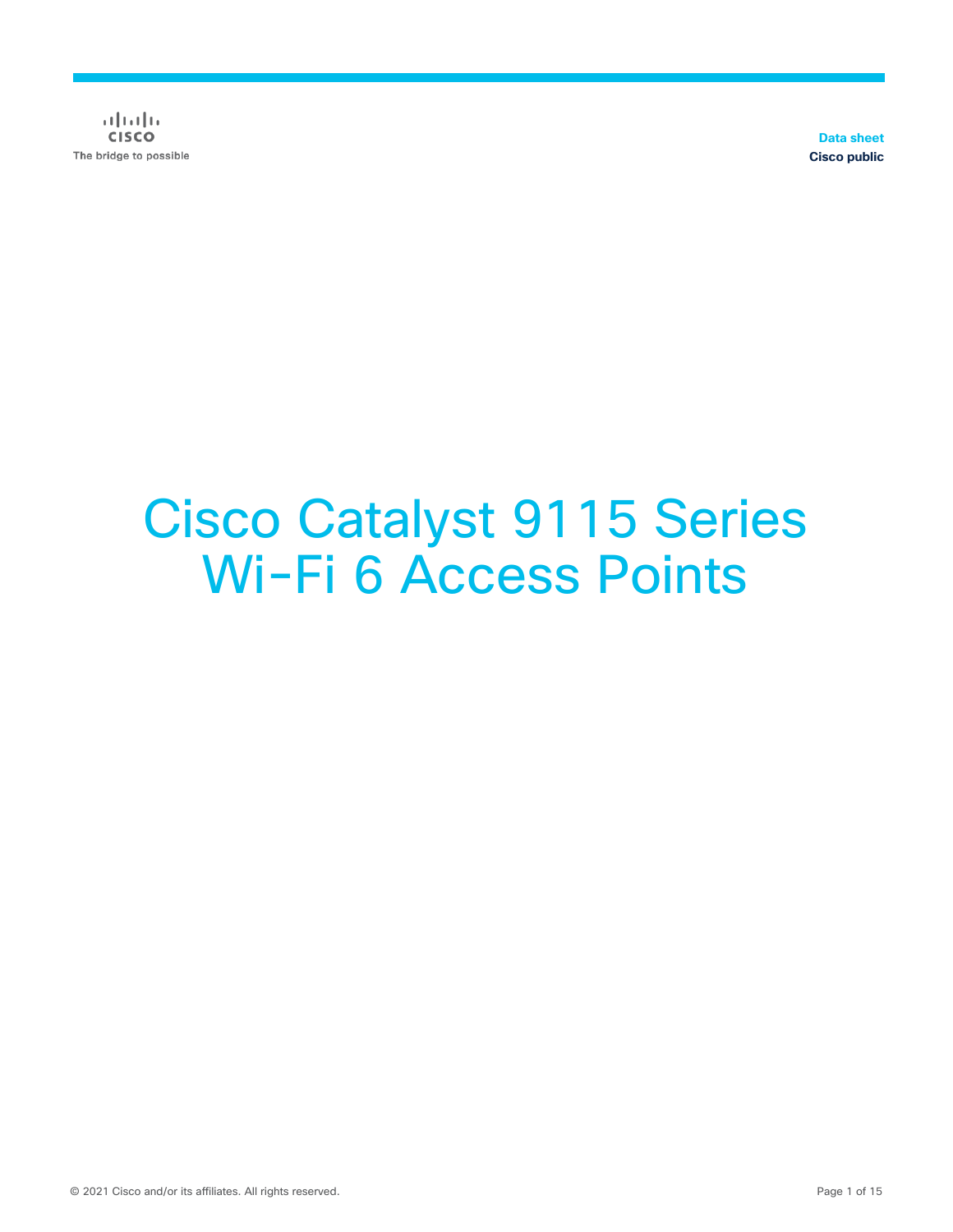## **Contents**

| Secure infrastructure              | $5\phantom{.0}$ |
|------------------------------------|-----------------|
| Cisco DNA Software support         | $5\phantom{.0}$ |
| <b>Product specifications</b>      | 6               |
| Licensing                          | 14              |
| <b>Warranty information</b>        | 14              |
| Cisco environmental sustainability | 14              |
| <b>Cisco Services</b>              | 15              |
| <b>Cisco Capital</b>               | 15              |
| <b>Smart Account</b>               | 15              |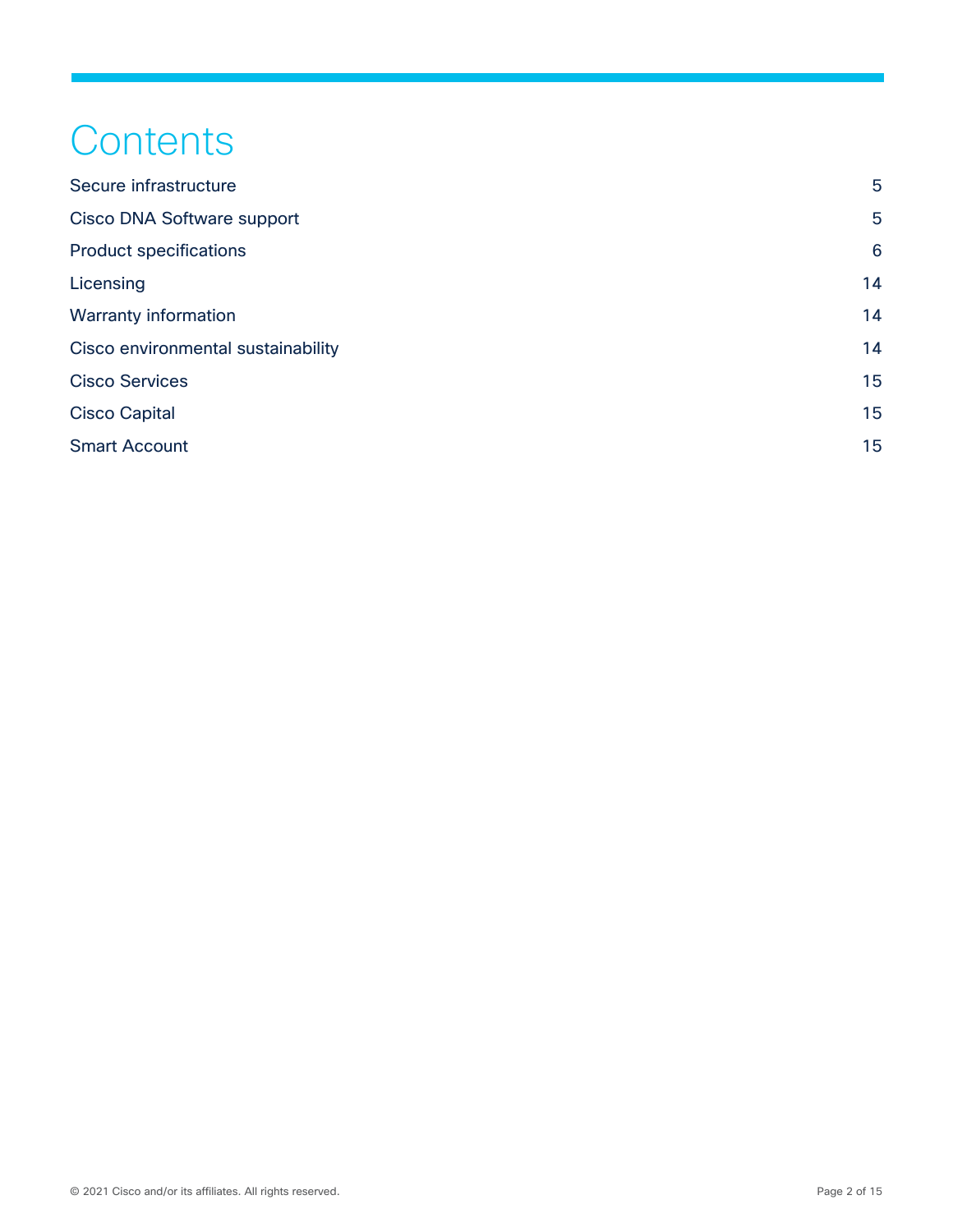The Cisco Catalyst 9115 Series with Wi-Fi 6is the next generation of enterprise access points. They are resilient, secure, and intelligent.



Hyperconnectivity with steady performance in demanding environments. Exponential growth of Internet of Things (IoT) devices and next-generation applications. Advanced persistent security threats. All of these require a wireless network that provides resiliency and superior connectivity, integrated security with advanced classification and containment, and hardware and software innovations to automate, secure, and simplify networks. Updating your wireless infrastructure to one that will meet these needs is paramount for today's digital business. The new generation of Cisco Catalyst 9100 Access Points, with high-performance Wi-Fi 6 (802.11ax) capabilities and innovations in RF performance, security, and analytics, enables end-to-end digitization and helps accelerate the rollout of business services by delivering beyond Wi-Fi.

Extending Cisco's intent-based network and perfect for networks of all sizes, the Catalyst 9115 Series scales to meet the growing demands of IoT while fully supporting the latest innovations and new technologies. The Catalyst 9115 Series is also a leader in performance, security, and analytics.

The Catalyst 9115 Series Access Points, paired with the Cisco Digital Network Architecture (Cisco DNA), are enterprise-class products that will address both your current and future needs. They are the first step in updating your network to take better advantage of all of the features and benefits that Wi-Fi 6 provides.

With the Catalyst 9115 Series, you can secure remote workers or the micro-office. Any Cisco Aironet or Catalyst access point can function as an OfficeExtend Access Point (OEAP). With an OEAP, an employee at home or in a temporary micro-office will have access to the corporate SSID and the corporate network without the need to set up a VPN or have any advanced technical know-how.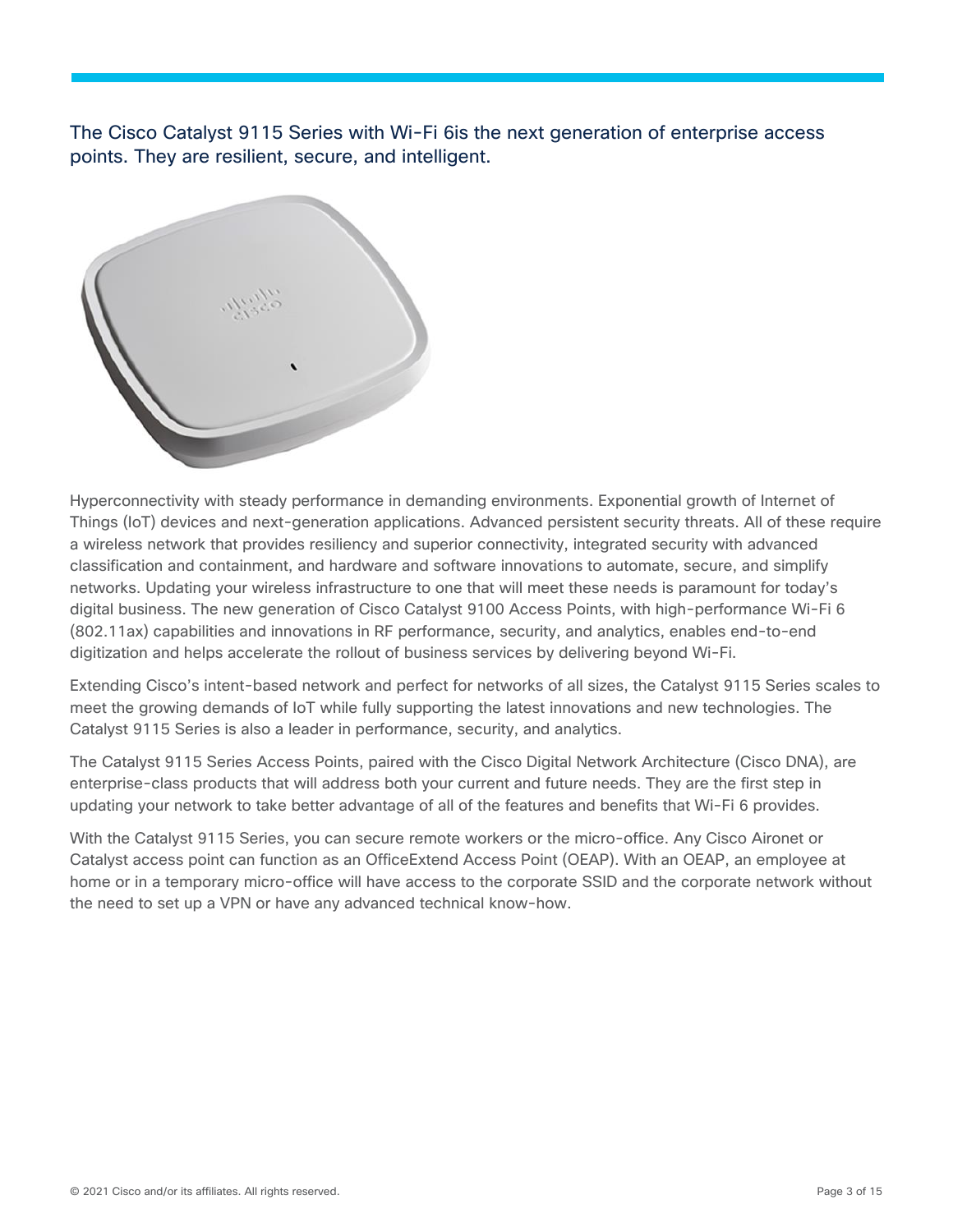#### **Table 1.** Features and benefits

| <b>Feature</b>                                        | <b>Benefits</b>                                                                                                                                                                                                                                                                                                                                                                                                                                                                                                                 |
|-------------------------------------------------------|---------------------------------------------------------------------------------------------------------------------------------------------------------------------------------------------------------------------------------------------------------------------------------------------------------------------------------------------------------------------------------------------------------------------------------------------------------------------------------------------------------------------------------|
| 802.11ax (Wi-Fi 6)                                    | The IEEE 802.11ax emerging standard, also known as High-Efficiency-Wireless<br>(HEW) or Wi-Fi 6, builds on 802.11ac. It will deliver a better experience in typical<br>environments and more predictable performance for advanced applications such<br>as 4K or 8K video, high-density, high-definition collaboration apps, all-wireless<br>offices, and IoT. 802.11ax is designed to use both the 2.4-Ghz and 5-GHz bands,<br>unlike the 802.11ac standard.                                                                    |
| <b>Uplink/downlink OFDMA</b>                          | OFDMA-based scheduling splits the bandwidth into smaller chunks called<br>Resource Units (RUs), which can be allocated to individual clients in both the<br>downlink and uplink directions to reduce overhead and latency.                                                                                                                                                                                                                                                                                                      |
| <b>MU-MIMO technology</b>                             | Supporting four spatial streams, MU-MIMO enables access points to split spatial<br>streams between client devices, to maximize throughput.                                                                                                                                                                                                                                                                                                                                                                                      |
| <b>BSS coloring</b>                                   | Spatial reuse (also known as Basic Service Set [BSS] coloring) allows the Access<br>Points (APs) and their clients to differentiate between BSSs, thus permitting more<br>simultaneous transmissions.                                                                                                                                                                                                                                                                                                                           |
| <b>Target wake time</b>                               | A new power savings mode called Target Wake Time (TWT) allows the client to<br>stay asleep and to wake up only at prescheduled (target) times to exchange data<br>with the AP. This offers significant energy savings for battery-operated devices, up<br>to 3x to 4x compared to 802.11n and 802.11ac.                                                                                                                                                                                                                         |
| <b>Cisco Embedded Wireless Controller</b>             | The 9115 Wi-Fi 6 access points are available with a built-in controller. The Cisco<br>Embedded Wireless Controller on Catalyst 9100 Access Points provides an easy-<br>to-deploy and manage option that does not require a physical appliance. The<br>control resides on the access point, so there is no added footprint or complexity.<br>And because it uses Cisco Catalyst 9800 Series code, it's easy to migrate your<br>network as your needs grow. For more details refer to EWC                                         |
| <b>User Defined Network</b>                           | A feature available in Cisco DNA Center, allows IT to give end users control of their<br>very own wireless network partition on a shared network. End users can then<br>remotely and securely deploy their devices on this network. Perfect for university<br>dormitories or extended hospital stays, Cisco User Defined Network grants both<br>device security and control, allowing each user to choose who can connect to their<br>network. (Available second half of calendar year 2020.) For more details refer to<br>UDN. |
| <b>Application Hosting on Catalyst</b><br>9100 Access | Application Hosting on Catalyst 9100 Access Points helps future-proof and<br>simplify IoT deployments by eliminating the need to install and manage overlay<br>networks. Utilizing the USB interface, containerized applications and hardware<br>modules can be deployed to reduce cost and complexity. Adding Cisco DNA<br>Center provides workflows and deployment-wide application lifecycle<br>management.                                                                                                                  |
| <b>Multigigabit Ethernet support</b>                  | Provides uplink speeds of 2.5 Gbps, in addition to 100 Mbps and 1 Gbps. All<br>speeds are supported on Category 5e cabling for an industry first, as well as<br>10GBASE-T (IEEE 802.3bz) cabling.                                                                                                                                                                                                                                                                                                                               |
| <b>Bluetooth 5.0</b>                                  | Integrated Bluetooth Low Energy (BLE) 5.0 radio to enable IoT use cases such as<br>location tracking and wayfinding.                                                                                                                                                                                                                                                                                                                                                                                                            |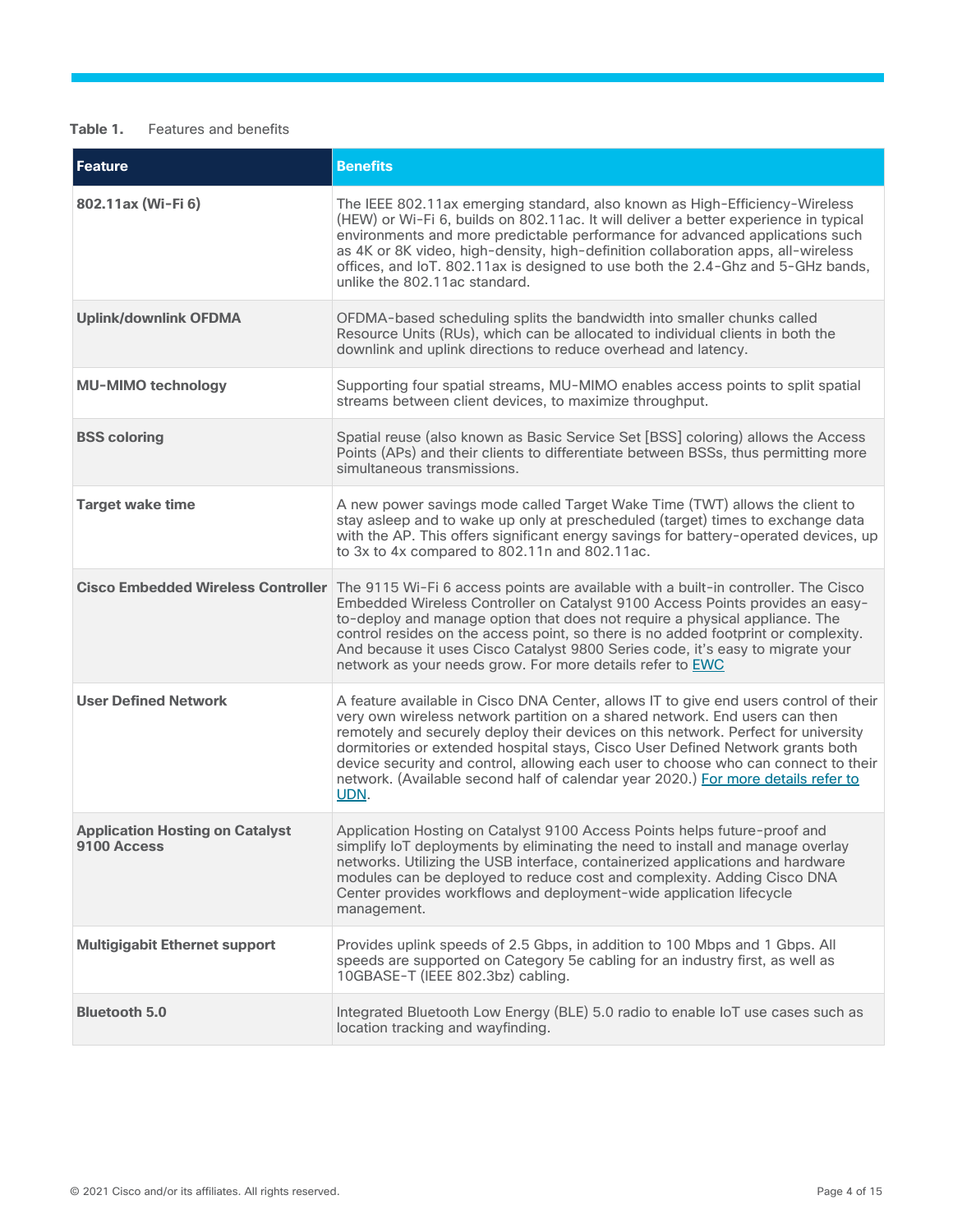| l Feature             | <b>Benefits</b>                                                                                                                                                                                                                                                                                                                                                                                                 |
|-----------------------|-----------------------------------------------------------------------------------------------------------------------------------------------------------------------------------------------------------------------------------------------------------------------------------------------------------------------------------------------------------------------------------------------------------------|
| <b>Apple features</b> | Apple and Cisco have partnered to create an optimal mobile experience for iOS<br>devices on corporate networks based on Cisco technologies. Using new features<br>in iOS 10, in combination with the latest software and hardware from Cisco,<br>businesses can now more effectively use their network infrastructure to deliver an<br>enhanced user experience across all business applications.               |
|                       | At the center of the collaboration is a unique handshake between the Cisco WLAN<br>and Apple devices. This handshake enables the Cisco WLAN to provide an optimal<br>Wi-Fi roaming experience to Apple devices. Additionally, the Cisco WLAN trusts<br>Apple devices and gives priority treatment for business-critical applications<br>specified by the Apple device. This feature is also known as Fast Lane. |

For more details about Wi-Fi 6, see [Cisco's technical white paper](https://www.cisco.com/c/dam/en/us/products/collateral/wireless/white-paper-c11-740788.pdf) on Wi-Fi 6.

For more details about C9115 feature support, see [Cisco's Feature Matrix.](https://www.cisco.com/c/en/us/td/docs/wireless/access_point/feature-matrix/ap-feature-matrix.html)

## <span id="page-4-0"></span>Secure infrastructure

**Trustworthy systems built with Cisco Trust Anchor Technologies** provide a highly secure foundation for Cisco products. With the Cisco Catalyst 9100 Access Points, these technologies enable hardware and software authenticity assurance for supply chain trust and strong mitigation against man-in-the-middle attacks that compromise software and firmware. Trust Anchor capabilities include:

- **Image signing**
- **Secure Boot**
- **Cisco Trust Anchor module**

## <span id="page-4-1"></span>Cisco DNA Software support

Pairing the Cisco Catalyst 9115 Series Access Points with Cisco DNA Software allows for a total network transformation. Cisco DNA Software allows you to truly understand your network with real-time analytics, quickly detect and contain security threats, and easily provide networkwide consistency through automation and virtualization. The Catalyst 9115 Series Access Points support SD-Access, Cisco's leading enterprise architecture.

Working together, the Cisco Catalyst 9115 Series and Cisco DNA Software offer such features as:

- Cisco DNA Spaces
- Cisco Identity Services Engine
- Cisco DNA Analytics and Assurance

The result? Your network stays relevant, becomes digital ready, and is the lifeblood of your organization.

**Note:** For information about Cisco DNA Software, refer to [Cisco DNA](https://www.cisco.com/site/us/en/products/networking/access-software/dna-subscription-wireless/index.html) Software for Wireless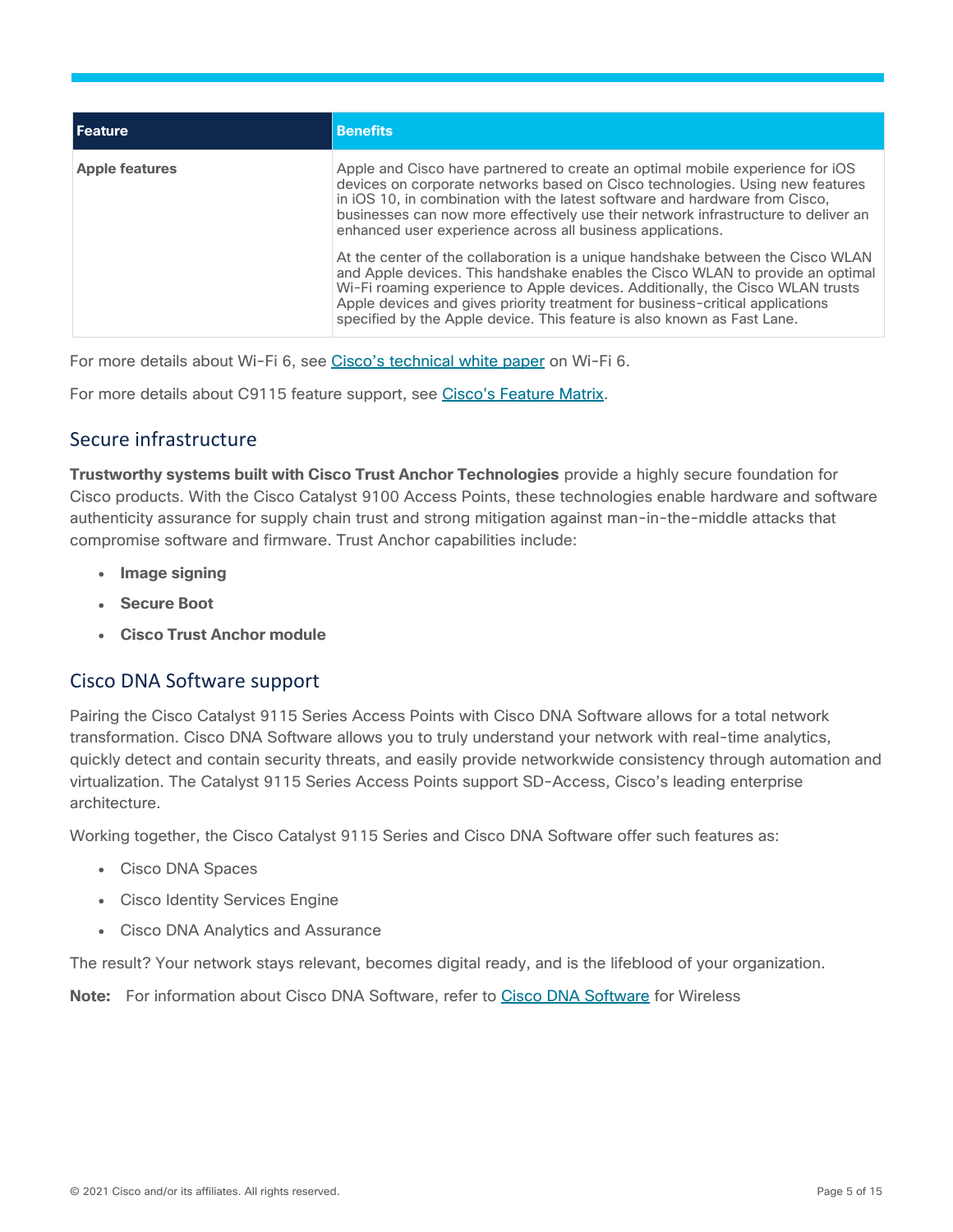## <span id="page-5-0"></span>Product specifications

#### **Table 2.** Specifications

| <b>Item</b>                                       | <b>Specification</b>                                                                                                                                                                                                                                                                                                                                                                                      |
|---------------------------------------------------|-----------------------------------------------------------------------------------------------------------------------------------------------------------------------------------------------------------------------------------------------------------------------------------------------------------------------------------------------------------------------------------------------------------|
| <b>Part numbers</b>                               | Cisco Catalyst 9115AXI Access Point: Indoor environments, with internal antennas                                                                                                                                                                                                                                                                                                                          |
|                                                   | • C9115AXI-x: Cisco Catalyst 9115 Series                                                                                                                                                                                                                                                                                                                                                                  |
|                                                   | Cisco Catalyst 9115AXE Access Point: Indoor, challenging environments, with external<br>antennas                                                                                                                                                                                                                                                                                                          |
|                                                   | • C9115AXE-x: Cisco Catalyst 9115 Series                                                                                                                                                                                                                                                                                                                                                                  |
|                                                   | Cisco Catalyst 9115AXI Access Point: Indoor environments, with internal antennas, with<br>embedded wireless controller                                                                                                                                                                                                                                                                                    |
|                                                   | • C9115AXI-EWC-x: Cisco Catalyst 9115 Series                                                                                                                                                                                                                                                                                                                                                              |
|                                                   | Cisco Catalyst 9115AXE Access Point: Indoor, challenging environments, with external<br>antennas, with embedded wireless controller                                                                                                                                                                                                                                                                       |
|                                                   | • C9115AXE-EWC-x: Cisco Catalyst 9115 Series                                                                                                                                                                                                                                                                                                                                                              |
|                                                   | Regulatory domains: (x = regulatory domain)                                                                                                                                                                                                                                                                                                                                                               |
|                                                   | Customers are responsible for verifying approval for use in their individual countries. To verify<br>approval and to identify the regulatory domain that corresponds to a particular country, visit<br>https://www.cisco.com/go/aironet/compliance.                                                                                                                                                       |
|                                                   | Not all regulatory domains have been approved. As they are approved, the part numbers will<br>be available on the Global Price List.                                                                                                                                                                                                                                                                      |
|                                                   | <b>Cisco Wireless LAN Services</b>                                                                                                                                                                                                                                                                                                                                                                        |
|                                                   | • AS-WLAN-CNSLT: Cisco Wireless LAN Network Planning and Design Service                                                                                                                                                                                                                                                                                                                                   |
|                                                   | • AS-WLAN-CNSLT: Cisco Wireless LAN 802.11n Migration Service                                                                                                                                                                                                                                                                                                                                             |
|                                                   | • AS-WLAN-CNSLT: Cisco Wireless LAN Performance and Security Assessment Service                                                                                                                                                                                                                                                                                                                           |
| <b>Software</b>                                   | • Cisco Unified Wireless Network Software Release 8.9 or later<br>• Cisco IOS XE Software Release 16.11 or later                                                                                                                                                                                                                                                                                          |
| <b>Supported wireless LAN</b><br>controllers      | • Cisco Catalyst 9800 Series Wireless Controllers<br>• Cisco 3500, 5520, and 8540 Series Wireless Controllers and Cisco Virtual Wireless Controller                                                                                                                                                                                                                                                       |
| 802.11n version 2.0 (and<br>related) capabilities | • 4x4 MIMO with four spatial streams<br>• Maximal Ratio Combining (MRC)<br>• 802.11 n and 802.11a/g beamforming<br>• 20- and 40-MHz channels<br>. PHY data rates up to 890 Mbps (40 MHz with 5 GHz and 20 MHz with 2.4 GHz)<br>• Packet aggregation: A-MPDU (transmit and receive), A-MSDU (transmit and receive)<br>• 802.11 Dynamic Frequency Selection (DFS)<br>• Cyclic Shift Diversity (CSD) support |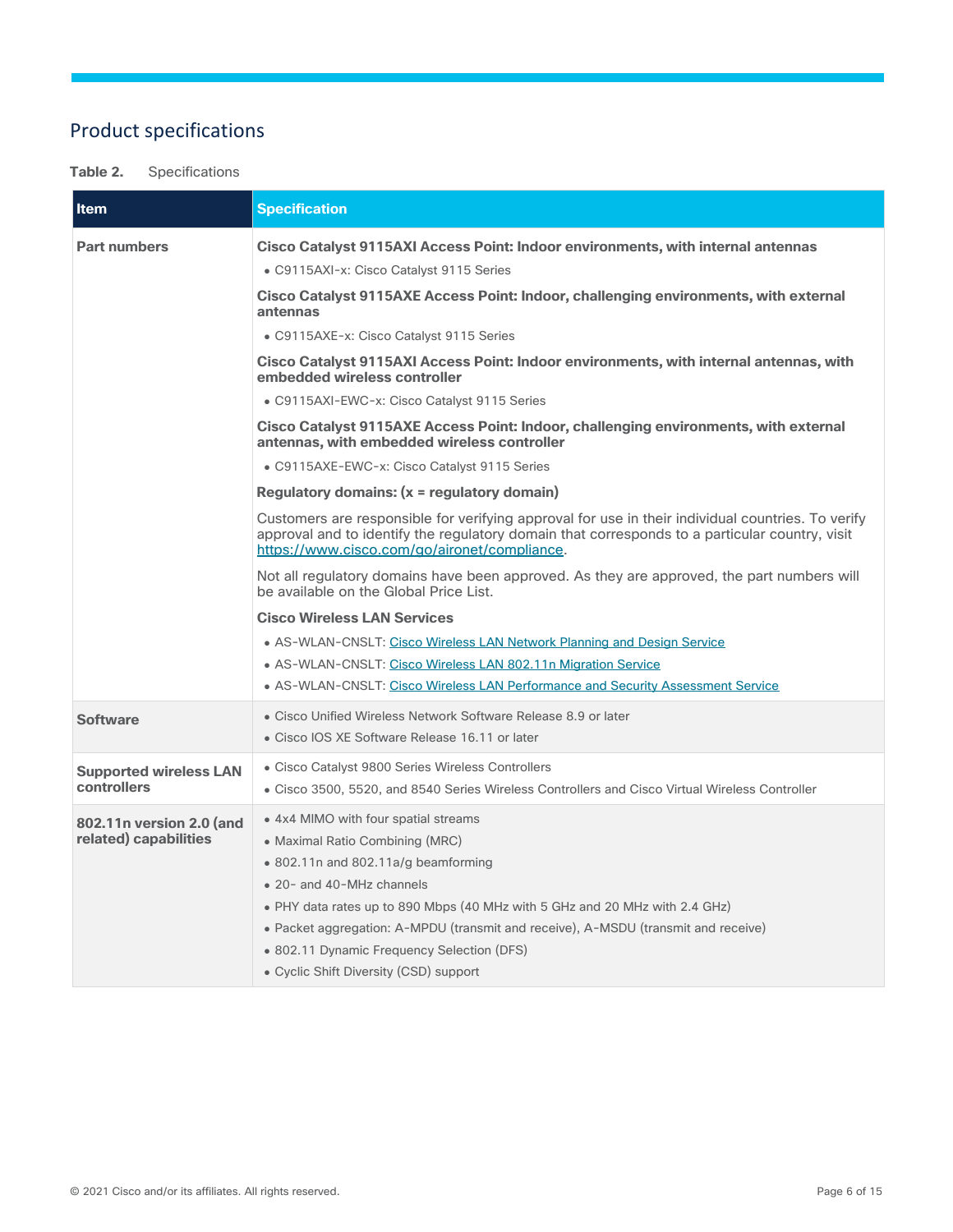| Item                                         | <b>Specification</b>                                                                                                                                                                                                                                                                                                                                                                                                                             |
|----------------------------------------------|--------------------------------------------------------------------------------------------------------------------------------------------------------------------------------------------------------------------------------------------------------------------------------------------------------------------------------------------------------------------------------------------------------------------------------------------------|
| 802.11ac                                     | . 4x4 downlink MU-MIMO with four spatial streams<br>$\bullet$ MRC<br>• 802.11ac beamforming<br>• 20-, 40-, 80-, and 160-MHz channels<br>• PHY data rates up to 3.47 Gbps (160 MHz with 5 GHz)<br>• Packet aggregation: A-MPDU (transmit and receive), A-MSDU (transmit and receive)<br>• 802.11 DFS<br>• CSD support                                                                                                                             |
| 802.11ax                                     | • 4x4 downlink MU-MIMO with four spatial streams<br>· Uplink/downlink OFDMA<br>$\bullet$ TWT<br>• BSS coloring<br>$\bullet$ MRC<br>• 802.11ax beamforming<br>• 20-, 40-, 80-, and 160-MHz channels<br>• PHY data rates up to 5.38 Gbps (160 MHz with 5 GHz and 20 MHz with 2.4 GHz)<br>• Packet aggregation: A-MPDU (transmit and receive), A-MSDU (transmit and receive)<br>• 802.11 DFS<br>• CSD support                                       |
| Integrated antenna                           | • 2.4 GHz, peak gain 3 dBi, internal antenna, omnidirectional in azimuth<br>• 5 GHz, peak gain 4 dBi, internal antenna, omnidirectional in azimuth                                                                                                                                                                                                                                                                                               |
| <b>External antenna (sold</b><br>separately) | • Cisco Catalyst 9115E Access Points are certified for use with antenna gains up to 6 dBi (2.4 GHz and 5<br>GHz)<br>. Cisco offers the industry's broadest selection of antennas, delivering optimal coverage for a variety of<br>deployment scenarios<br>• For more details, C9115 Guide                                                                                                                                                        |
| <b>Interfaces</b>                            | · 1x 100, 1000, 2500 Multigigabit Ethernet (RJ-45) - IEEE 802.3bz<br>• Management console port (RJ-45)<br>$\bullet$ USB 2.0                                                                                                                                                                                                                                                                                                                      |
| <b>Indicators</b>                            | • Status LED indicates boot loader status, association status, operating status, boot loader warnings, and<br>boot loader errors                                                                                                                                                                                                                                                                                                                 |
| Dimensions (W x L x H)                       | • Access point (without mounting brackets): C9115l: 8.0 x 8.0 x 1.5 in. (20.3 x 20.3 x 3.8 cm), C9115E:<br>$8.0 \times 8.0 \times 1.7$ in. (20.3 x 20.3 x 4.3 cm)                                                                                                                                                                                                                                                                                |
| Weight                                       | <b>Cisco Catalyst 9115AXI</b><br>• 1.98 lb $(0.9 \text{ kg})$<br><b>Cisco Catalyst 9115AXE</b><br>• 2.43 lb $(1.1 \text{ kg})$                                                                                                                                                                                                                                                                                                                   |
| Input power<br>requirements                  | . 802.3at Power over Ethernet Plus (PoE+), 802.3bt Cisco Universal PoE (Cisco UPOE+, Cisco UPOE)<br>• Cisco power injector, AIR-PWRINJ6=<br>• 802.3af PoE<br>• Cisco power injector, AIR-PWRINJ5= (Note: This injector supports only 802.3af)<br>Note: When 802.3af PoE is the source of power, both 2.4-GHz and 5-GHz radios will be<br>reduced to 2x2 and Ethernet downgraded to 1 Gigabit Ethernet. In addition, the USB port will<br>be off. |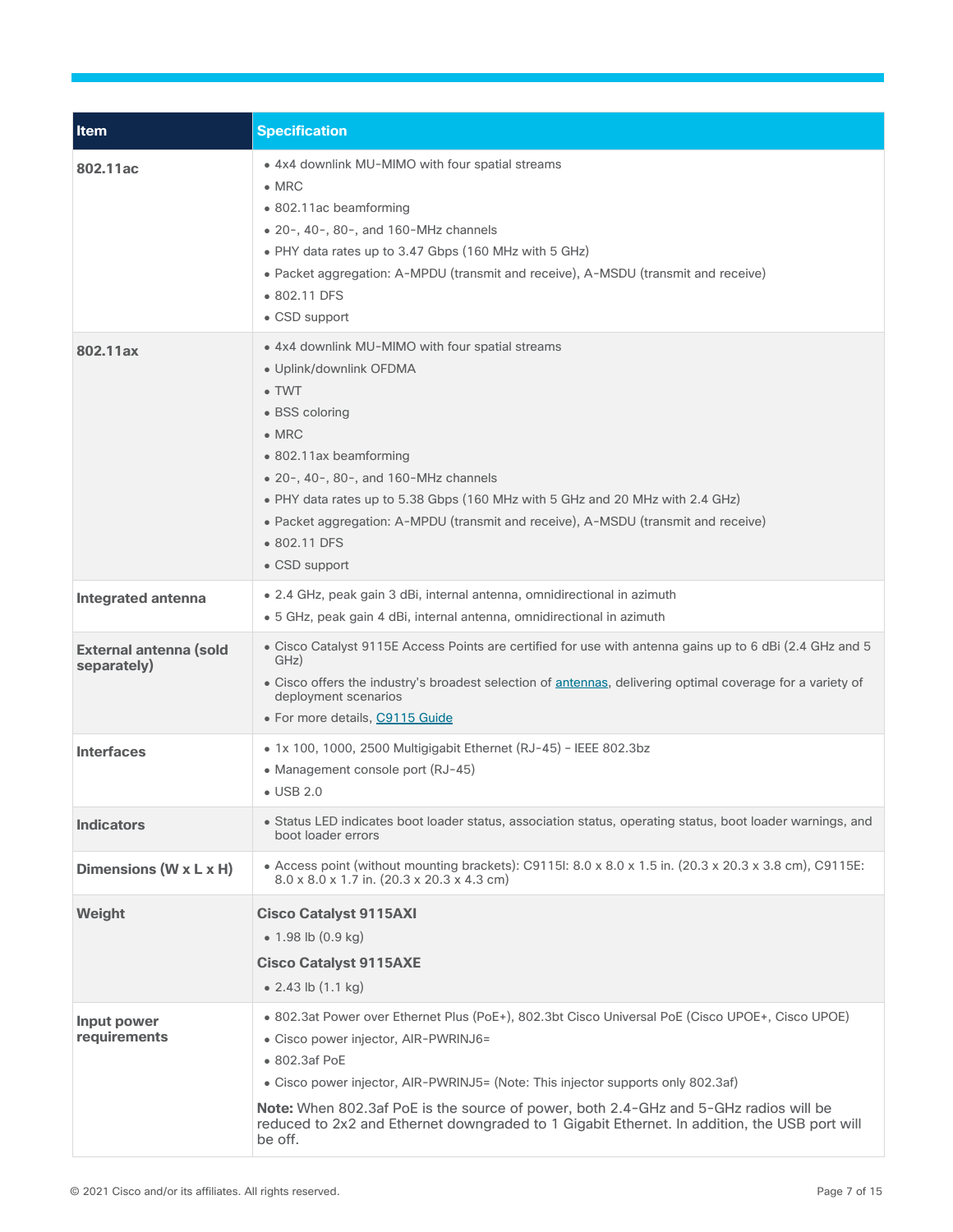| Item                                         |                                                                                                                                                                                                                                                                                                                                                                                                                                                                                                                                                                                                                                                                                                                                                                                                                                                                                                                                                               | <b>Specification</b>                                                                                                               |                                       |             |               |    |                 |
|----------------------------------------------|---------------------------------------------------------------------------------------------------------------------------------------------------------------------------------------------------------------------------------------------------------------------------------------------------------------------------------------------------------------------------------------------------------------------------------------------------------------------------------------------------------------------------------------------------------------------------------------------------------------------------------------------------------------------------------------------------------------------------------------------------------------------------------------------------------------------------------------------------------------------------------------------------------------------------------------------------------------|------------------------------------------------------------------------------------------------------------------------------------|---------------------------------------|-------------|---------------|----|-----------------|
|                                              |                                                                                                                                                                                                                                                                                                                                                                                                                                                                                                                                                                                                                                                                                                                                                                                                                                                                                                                                                               |                                                                                                                                    |                                       |             |               |    |                 |
| <b>Power draw</b>                            | 802.3at full feature - Catalyst 91151                                                                                                                                                                                                                                                                                                                                                                                                                                                                                                                                                                                                                                                                                                                                                                                                                                                                                                                         |                                                                                                                                    |                                       |             |               |    |                 |
|                                              | source type                                                                                                                                                                                                                                                                                                                                                                                                                                                                                                                                                                                                                                                                                                                                                                                                                                                                                                                                                   |                                                                                                                                    | <b>Power Power 2.4-GHz</b><br>radio   | 5-GHz radio | Link<br>speed |    | <b>USB LLDP</b> |
|                                              | 802.3at PoE                                                                                                                                                                                                                                                                                                                                                                                                                                                                                                                                                                                                                                                                                                                                                                                                                                                                                                                                                   |                                                                                                                                    | 4x4                                   | 4x4         | 2.5G          | Y  | 20.4W           |
|                                              |                                                                                                                                                                                                                                                                                                                                                                                                                                                                                                                                                                                                                                                                                                                                                                                                                                                                                                                                                               |                                                                                                                                    | 802.3at full feature - Catalyst 9115E |             |               |    |                 |
|                                              | source type                                                                                                                                                                                                                                                                                                                                                                                                                                                                                                                                                                                                                                                                                                                                                                                                                                                                                                                                                   |                                                                                                                                    | <b>Power Power 2.4-GHz</b><br>radio   | 5-GHz radio | Link<br>speed |    | <b>USB LLDP</b> |
|                                              | 802.3at PoE                                                                                                                                                                                                                                                                                                                                                                                                                                                                                                                                                                                                                                                                                                                                                                                                                                                                                                                                                   |                                                                                                                                    | 4x4                                   | 4x4         | 2.5G          | Y  | 21.4W           |
|                                              |                                                                                                                                                                                                                                                                                                                                                                                                                                                                                                                                                                                                                                                                                                                                                                                                                                                                                                                                                               |                                                                                                                                    | 802.3af reduced feature               |             |               |    |                 |
|                                              | source type                                                                                                                                                                                                                                                                                                                                                                                                                                                                                                                                                                                                                                                                                                                                                                                                                                                                                                                                                   |                                                                                                                                    | <b>Power Power 2.4-GHz</b><br>radio   | 5-GHz radio | Link<br>speed |    | <b>USB LLDP</b> |
|                                              | 802.3af PoE                                                                                                                                                                                                                                                                                                                                                                                                                                                                                                                                                                                                                                                                                                                                                                                                                                                                                                                                                   |                                                                                                                                    | 2x2                                   | 2x2         | 1G            | N. | 13W             |
|                                              |                                                                                                                                                                                                                                                                                                                                                                                                                                                                                                                                                                                                                                                                                                                                                                                                                                                                                                                                                               | <b>Note:</b> Power required at the Power Source Equipment (PSE) will depend on the cable length<br>and other environmental issues. |                                       |             |               |    |                 |
| <b>Environmental</b>                         | <b>Cisco Catalyst 9115AXI</b><br>• Nonoperating (storage) temperature: $-22^{\circ}$ to 158°F ( $-30^{\circ}$ to 70°C)<br>• Nonoperating (storage) altitude test: 25°C, 15,000 ft.<br>• Operating temperature: $32^{\circ}$ to $122^{\circ}$ F (0° to $50^{\circ}$ C)<br>• Operating humidity: 10% to 90% (noncondensing)<br>• Operating altitude test: 40°C, 9843 ft.<br><b>Note:</b> When the ambient operating temperature exceeds 40°C, the access point will shift from<br>4x4 to 2x2 on both the 2.4-GHz and 5-GHz radios, uplink Ethernet will downgrade to 1 Gigabit<br>Ethernet, and the USB interface will be disabled.<br><b>Cisco Catalyst 9115AXE</b><br>• Nonoperating (storage) temperature: -22° to 158°F (-30° to 70°C)<br>• Nonoperating (storage) altitude test: 25°C, 15,000 ft.<br>• Operating temperature: -4° to 122°F (-20° to 50°C)<br>• Operating humidity: 10% to 90% (noncondensing)<br>• Operating altitude test: 40°C, 9843 ft. |                                                                                                                                    |                                       |             |               |    |                 |
| <b>System memory</b>                         |                                                                                                                                                                                                                                                                                                                                                                                                                                                                                                                                                                                                                                                                                                                                                                                                                                                                                                                                                               | $\bullet$ 2048 MB DRAM<br>$\bullet$ 1024 MB flash                                                                                  |                                       |             |               |    |                 |
| <b>Warranty</b>                              |                                                                                                                                                                                                                                                                                                                                                                                                                                                                                                                                                                                                                                                                                                                                                                                                                                                                                                                                                               |                                                                                                                                    | Limited lifetime hardware warranty    |             |               |    |                 |
| Available transmit power 2.4 GHz<br>settings | 5 GHz<br>• 23 dBm (200 mW)<br>• 23 dBm (200 mW)<br>$\bullet$ -4dBm (0.39mW)<br>$\bullet$ -4dBm (0.39mW)                                                                                                                                                                                                                                                                                                                                                                                                                                                                                                                                                                                                                                                                                                                                                                                                                                                       |                                                                                                                                    |                                       |             |               |    |                 |
| <b>Regulatory domains</b>                    | Note: Customers are responsible for verifying approval for use in their individual countries.<br>To verify approval and to identify the regulatory domain that corresponds to a particular<br>country, visit https://www.cisco.com/go/aironet/compliance                                                                                                                                                                                                                                                                                                                                                                                                                                                                                                                                                                                                                                                                                                      |                                                                                                                                    |                                       |             |               |    |                 |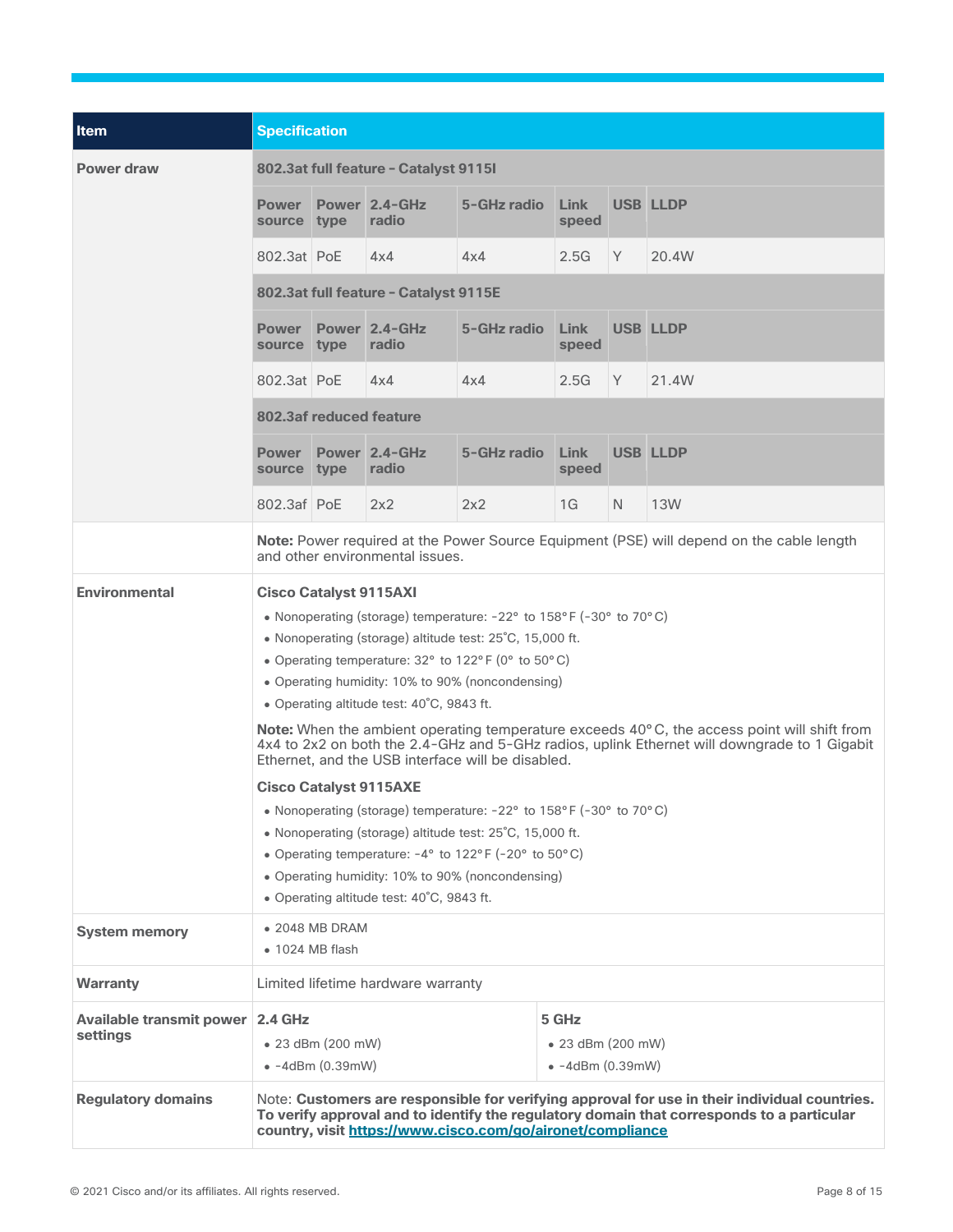| <b>Item</b>                                               | <b>Specification</b>                                                                                                                                                                                                                                                                                                                                                                                                                                                                                                                                                                                                                                                                                                                                                                                                                                                                                                   |                                                                                                                                                                                                                                                                                                                                                                                                                                                                                                                                                                                                                                                                                                                                                                                                                                                                                                                                                                                                                                                                                                                                                                                                                        |
|-----------------------------------------------------------|------------------------------------------------------------------------------------------------------------------------------------------------------------------------------------------------------------------------------------------------------------------------------------------------------------------------------------------------------------------------------------------------------------------------------------------------------------------------------------------------------------------------------------------------------------------------------------------------------------------------------------------------------------------------------------------------------------------------------------------------------------------------------------------------------------------------------------------------------------------------------------------------------------------------|------------------------------------------------------------------------------------------------------------------------------------------------------------------------------------------------------------------------------------------------------------------------------------------------------------------------------------------------------------------------------------------------------------------------------------------------------------------------------------------------------------------------------------------------------------------------------------------------------------------------------------------------------------------------------------------------------------------------------------------------------------------------------------------------------------------------------------------------------------------------------------------------------------------------------------------------------------------------------------------------------------------------------------------------------------------------------------------------------------------------------------------------------------------------------------------------------------------------|
|                                                           | <b>White Paper</b>                                                                                                                                                                                                                                                                                                                                                                                                                                                                                                                                                                                                                                                                                                                                                                                                                                                                                                     | For information about Regulatory Domain support, refer to the Cisco Regulatory Domain                                                                                                                                                                                                                                                                                                                                                                                                                                                                                                                                                                                                                                                                                                                                                                                                                                                                                                                                                                                                                                                                                                                                  |
| <b>Compliance standards</b>                               | • Safety:<br>$\degree$ IEC 60950-1<br>EN 60950-1<br>$\circ$<br>UL 60950-1<br>CAN/CSA-C22.2 No. 60950-1<br>$\circ$<br>AS/NZS 60950-1<br><b>UL 2043</b><br>Class III equipment<br>• Emissions:<br>CISPR 32 (rev. 2015)<br>EN 55032 (rev. 2012/AC:2013)<br>EN 55032 (rev. 2015)<br>$\circ$<br>EN61000-3-2 (rev. 2014)<br>EN61000-3-3 (rev. 2013)<br>$\circ$<br>KN61000-3-2<br>$\circ$<br>KN61000-3-3<br>AS/NZS CISPR 32 Class B (rev. 2015)<br>47 CFR FCC Part 15B<br>$\circ$<br>ICES-003 (rev. 2016 Issue 6, Class B)<br>$\circ$ VCCI (V3)<br>CNS (rev. 13438)<br>$\circ$<br>$KN-32$<br>○ TCVN 7189 (rev. 2009)<br>• Immunity:<br>○ CISPR 24 (rev. 2010)<br>EN 55024/EN 55035 (rev. 2010)<br>$\circ$<br>• Emissions and immunity:<br>• EN 301 489-1 (v2.1.1 2017-02)<br>EN 301 489-17 (v3.1.1 2017-02)<br>QCVN (18:2014)<br>$\circ$<br>KN 489-1<br>KN 489-17<br>EN 60601 (1-1:2015)<br>• Radio:<br>• EN 300 328 (v2.1.1) | • EN 301 893 (v2.1.1)<br>↑ AS/NZS 4268 (rev. 2017)<br>47 CFR FCC Part 15C, 15.247, 15.407<br>$\circ$<br><b>RSP-100</b><br>RSS-GEN<br>$\circ$<br><b>RSS-247</b><br>$\circ$<br>China regulations SRRC<br>• LP0002 (rev 2018.1.10)<br>Japan Std. 33a, Std. 66, and Std. 71<br>• RF safety:<br>○ EN 50385 (rev. Aug 2002)<br><b>ARPANSA</b><br>$\circ$<br>AS/NZS 2772 (rev. 2016)<br>• EN 62209-1 (rev. 2016)<br>EN 62209-2 (rev. 2010)<br>$\circ$<br>47 CFR Part 1.1310 and 2.1091<br>∘ RSS-102<br>• IEEE standards:<br><b>IEEE 802.3</b><br>IEEE 802.3ab<br>IEEE 802.3af/at<br>$\circ$<br>IEEE 802.11 a/b/g/n/ac/ax<br>○ IEEE 802.11h, 802.11d<br>• Security:<br>◦ 802.11i, Wi-Fi Protected Access 3 (WPA3),<br>WPA2, WPA<br>802.1X<br>$\circ$<br>Advanced Encryption Standard (AES)<br>• Extensible Authentication Protocol (EAP) types:<br><b>EAP-Transport Layer Security (TLS)</b><br>$\circ$<br>◦ EAP-Tunneled TLS (TTLS) or Microsoft<br>Challenge Handshake Authentication Protocol<br>Version 2 (MSCHAPv2)<br>Protected EAP (PEAP) v0 or EAP-MSCHAPv2<br>• EAP-Flexible Authentication via Secure<br>Tunneling (EAP-FAST)<br>• PEAP v1 or EAP-Generic Token Card (GTC)<br>• EAP-Subscriber Identity Module (SIM) |
| Datarate/Transmit<br><b>Power/ Receive</b><br>sensitivity | <b>RF Details</b>                                                                                                                                                                                                                                                                                                                                                                                                                                                                                                                                                                                                                                                                                                                                                                                                                                                                                                      | For more detailed information about Datarate/TX Power/Receive sensitivity, Please refer Cisco                                                                                                                                                                                                                                                                                                                                                                                                                                                                                                                                                                                                                                                                                                                                                                                                                                                                                                                                                                                                                                                                                                                          |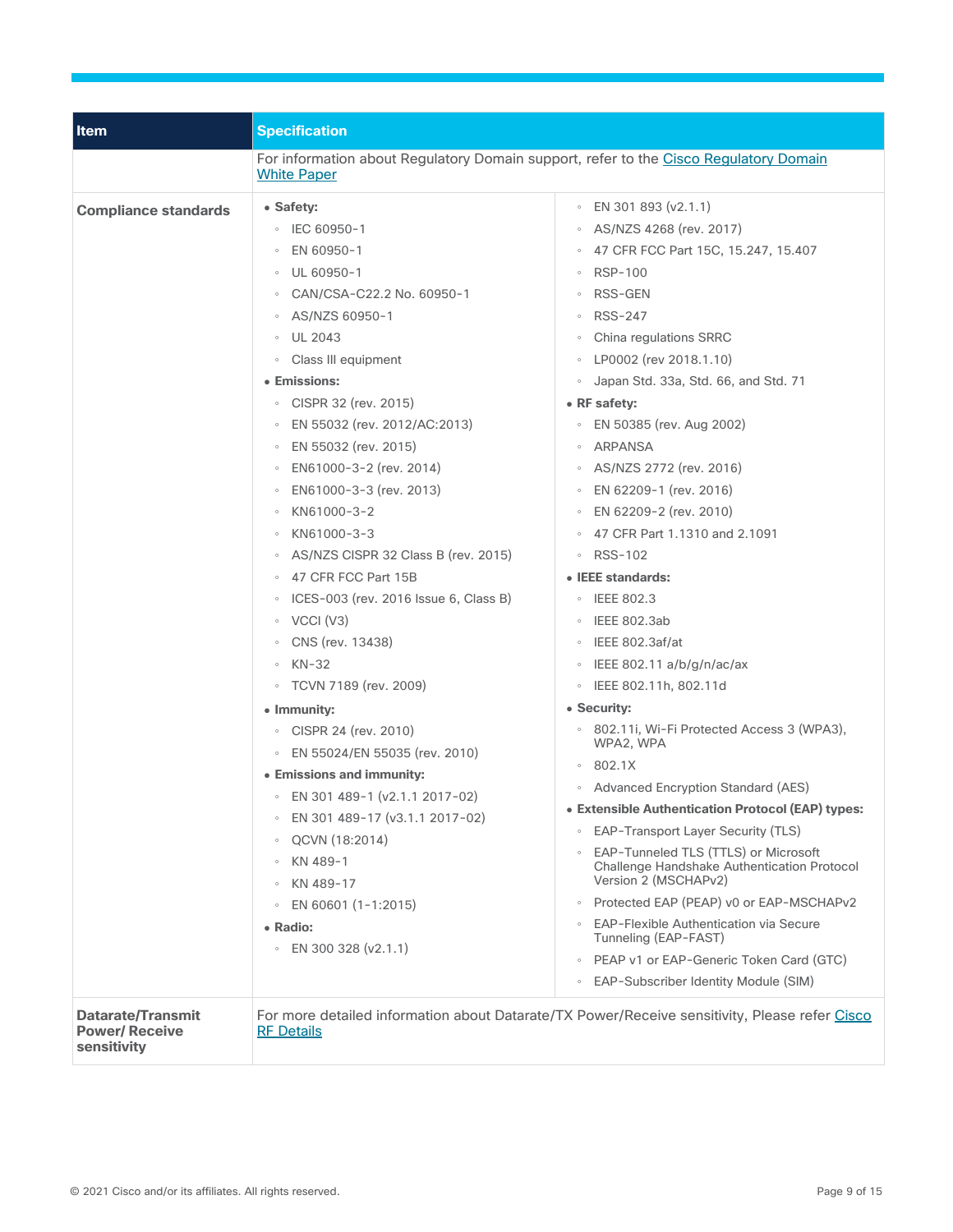| Item                                          |                                  | <b>Specification</b>              |                                                 |                                |                                  |  |  |
|-----------------------------------------------|----------------------------------|-----------------------------------|-------------------------------------------------|--------------------------------|----------------------------------|--|--|
| <b>Transmit power and receive sensitivity</b> |                                  |                                   |                                                 |                                |                                  |  |  |
|                                               |                                  | 5-GHz radio                       |                                                 |                                | 2.4-GHz radio                    |  |  |
|                                               | <b>Spatial</b><br><b>streams</b> | <b>Total transmit power (dBm)</b> | <b>Receive</b><br>sensitivity transmit<br>(dBm) | <b>Total</b><br>power<br>(dBm) | <b>Receive sensitivity (dBm)</b> |  |  |
| 802.11/11b                                    |                                  |                                   |                                                 |                                |                                  |  |  |
| 1 Mbps                                        | $\mathbf{1}$                     | $\overline{\phantom{a}}$          | $\overline{\phantom{a}}$                        | 23                             | $-98$                            |  |  |
| 11 Mbps                                       | $\vert$ 1                        | $\overline{\phantom{a}}$          | $\overline{\phantom{a}}$                        | 23                             | $-90$                            |  |  |
| 802.11a/g                                     |                                  |                                   |                                                 |                                |                                  |  |  |
| 6 Mbps                                        | $\mathbf{1}$                     | 23                                | $-96$                                           | 23                             | $-95$                            |  |  |
| 24 Mbps                                       | $\mathbf{1}$                     | 23                                | $-87$                                           | 23                             | $-85$                            |  |  |
| 54 Mbps                                       | $\mathbf{1}$                     | 23                                | $-76$                                           | 23                             | $-76$                            |  |  |
| 802.11n HT20                                  |                                  |                                   |                                                 |                                |                                  |  |  |
| MCS <sub>0</sub>                              | $\mathbf{1}$                     | 23                                | $-95$                                           | 23                             | $-94$                            |  |  |
| <b>MCS31</b>                                  | $\overline{4}$                   | 23                                | $-70$                                           | 23                             | $-70$                            |  |  |
| 802.11n HT40                                  |                                  |                                   |                                                 |                                |                                  |  |  |
| <b>MCS0</b>                                   | $\mathbf{1}$                     | 23                                | $-93$                                           | $\overline{\phantom{a}}$       | $\overline{\phantom{a}}$         |  |  |
| <b>MCS31</b>                                  | $\overline{4}$                   | 23                                | $-68$                                           | $\overline{\phantom{a}}$       | $\overline{\phantom{a}}$         |  |  |
| 802.11ac VHT20                                |                                  |                                   |                                                 |                                |                                  |  |  |
| MCS <sub>0</sub>                              | $\mathbf{1}$                     | 23                                | $-95$                                           | $\overline{\phantom{a}}$       | $\overline{\phantom{a}}$         |  |  |
| MCS9                                          | $\mathbf{1}$                     | 22                                | $\sf NA$                                        | $\overline{\phantom{a}}$       | $\overline{\phantom{a}}$         |  |  |
| MCS0                                          | $\overline{2}$                   | 23                                | $-92$                                           | $\overline{\phantom{a}}$       | $\overline{\phantom{a}}$         |  |  |
| MCS9                                          | $\overline{2}$                   | 22                                | <b>NA</b>                                       | $\overline{\phantom{a}}$       | $\overline{\phantom{a}}$         |  |  |
| MCS0                                          | 3                                | 23                                | $-91$                                           | $\overline{\phantom{a}}$       | $\overline{\phantom{a}}$         |  |  |
| MCS9                                          | $\mathfrak{S}$                   | 22                                | $-67$                                           | $\overline{\phantom{a}}$       | $\overline{\phantom{a}}$         |  |  |
| MCS0                                          | 4                                | 23                                | $-90$                                           | $\overline{\phantom{m}}$       | $\overline{\phantom{a}}$         |  |  |
| MCS9                                          | $\overline{4}$                   | 22                                | $-66$                                           | $\overline{\phantom{a}}$       | $\overline{\phantom{a}}$         |  |  |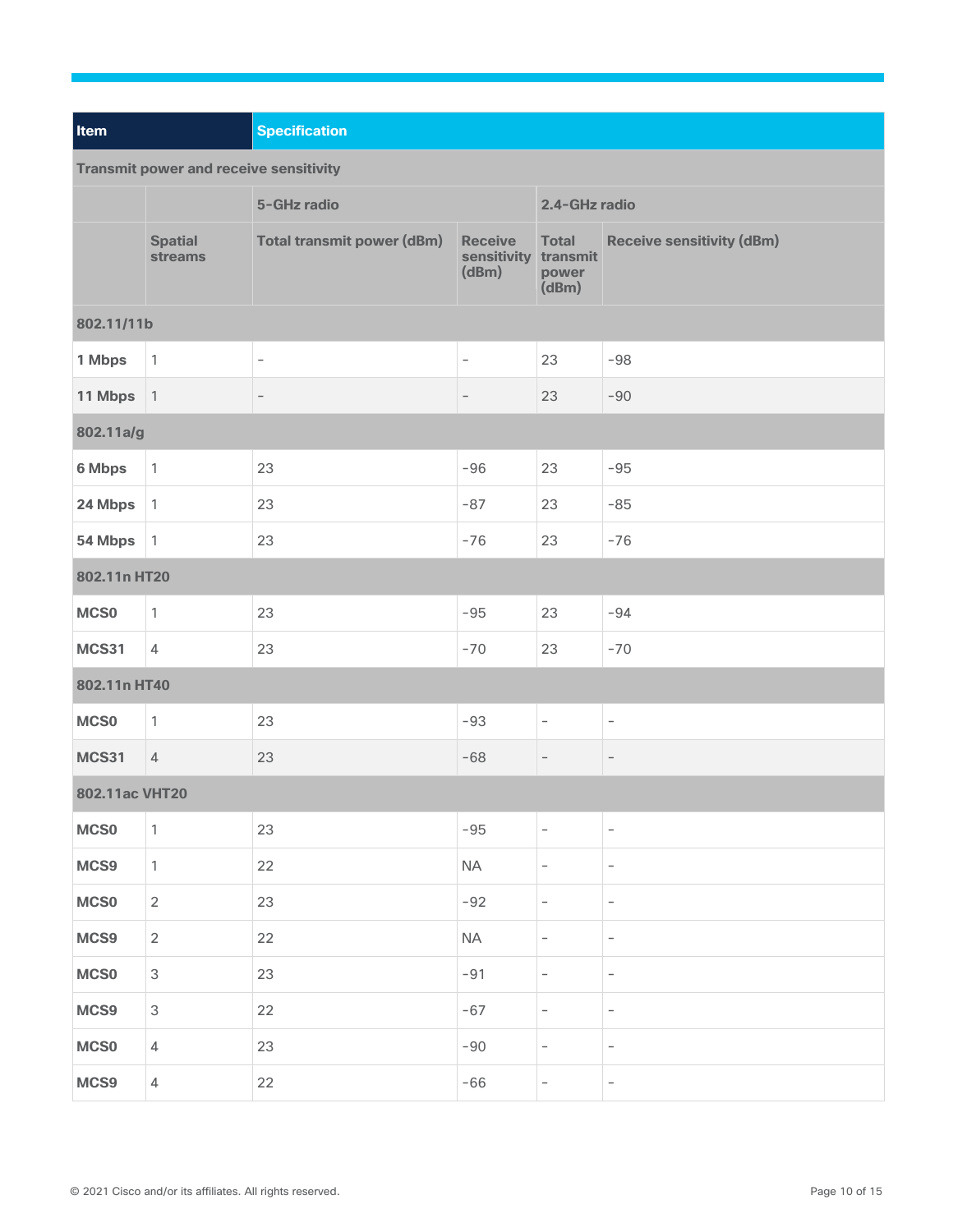| Item            |                           | <b>Specification</b> |       |                          |                          |
|-----------------|---------------------------|----------------------|-------|--------------------------|--------------------------|
| 802.11ac VHT40  |                           |                      |       |                          |                          |
| MCS0            | $\mathbf{1}$              | 23                   | $-89$ | $\overline{\phantom{a}}$ | $\overline{\phantom{a}}$ |
| MCS9            | $\overline{1}$            | 22                   | $-65$ | $\overline{\phantom{a}}$ | $\overline{\phantom{a}}$ |
| MCS0            | $\sqrt{2}$                | 23                   | $-86$ | $\overline{\phantom{a}}$ | $\overline{\phantom{a}}$ |
| MCS9            | $\overline{2}$            | 22                   | $-62$ | $\overline{\phantom{a}}$ | $\overline{\phantom{a}}$ |
| MCS0            | $\ensuremath{\mathsf{3}}$ | 23                   | $-85$ | $\overline{\phantom{a}}$ | $\overline{\phantom{a}}$ |
| MCS9            | $\ensuremath{\mathsf{3}}$ | 22                   | $-61$ | $\overline{\phantom{a}}$ | $\overline{\phantom{a}}$ |
| MCS0            | $\sqrt{4}$                | 23                   | $-84$ | $\overline{\phantom{a}}$ | $\overline{\phantom{a}}$ |
| MCS9            | $\overline{4}$            | 22                   | $-59$ | $\overline{\phantom{a}}$ | $\overline{\phantom{a}}$ |
| 802.11ac VHT80  |                           |                      |       |                          |                          |
| MCS0            | $\mathbf{1}$              | 23                   | $-84$ | $\overline{\phantom{a}}$ | $\overline{\phantom{a}}$ |
| MCS9            | $\mathbf{1}$              | 22                   | $-60$ | $\overline{\phantom{a}}$ | $\overline{\phantom{a}}$ |
| MCS0            | $\overline{2}$            | 23                   | $-81$ | $\overline{\phantom{a}}$ | $\overline{\phantom{a}}$ |
| MCS9            | $\overline{2}$            | 22                   | $-57$ | $\overline{\phantom{a}}$ | $\overline{\phantom{a}}$ |
| MCS0            | $\mathsf 3$               | 23                   | $-80$ | $\overline{\phantom{a}}$ | $\overline{\phantom{a}}$ |
| MCS9            | $\ensuremath{\mathsf{3}}$ | 22                   | $-55$ | $\overline{\phantom{a}}$ | $\overline{\phantom{a}}$ |
| MCS0            | $\overline{4}$            | 23                   | $-77$ | $\overline{\phantom{a}}$ | $\overline{\phantom{a}}$ |
| MCS9            | $\sqrt{4}$                | 22                   | $-54$ | $\overline{\phantom{a}}$ | $\overline{\phantom{a}}$ |
| 802.11ac VHT160 |                           |                      |       |                          |                          |
| <b>MCS0</b>     | $\mathbf{1}$              | 23                   | $-84$ | $\overline{\phantom{a}}$ | $\overline{\phantom{a}}$ |
| MCS9            | $\mathbf{1}$              | 21                   | $-59$ | $\overline{\phantom{a}}$ | $\overline{\phantom{a}}$ |
| <b>MCS0</b>     | $\overline{2}$            | 23                   | $-85$ | $\overline{\phantom{a}}$ | $\overline{\phantom{a}}$ |
| MCS9            | $\overline{2}$            | 21                   | $-57$ | $\overline{\phantom{a}}$ | $\overline{\phantom{a}}$ |
| <b>MCS0</b>     | $\mathsf 3$               | 23                   | $-85$ | $\overline{\phantom{a}}$ | $\overline{\phantom{a}}$ |
| MCS9            | $\ensuremath{\mathsf{3}}$ | 21                   | $-55$ | $\overline{\phantom{a}}$ | $\overline{\phantom{a}}$ |
| MCS0            | $\overline{4}$            | 23                   | $-85$ | $\overline{\phantom{a}}$ | $\overline{\phantom{a}}$ |
| MCS9            | $\overline{4}$            | 21                   | $-53$ | $\overline{\phantom{a}}$ | $\overline{\phantom{a}}$ |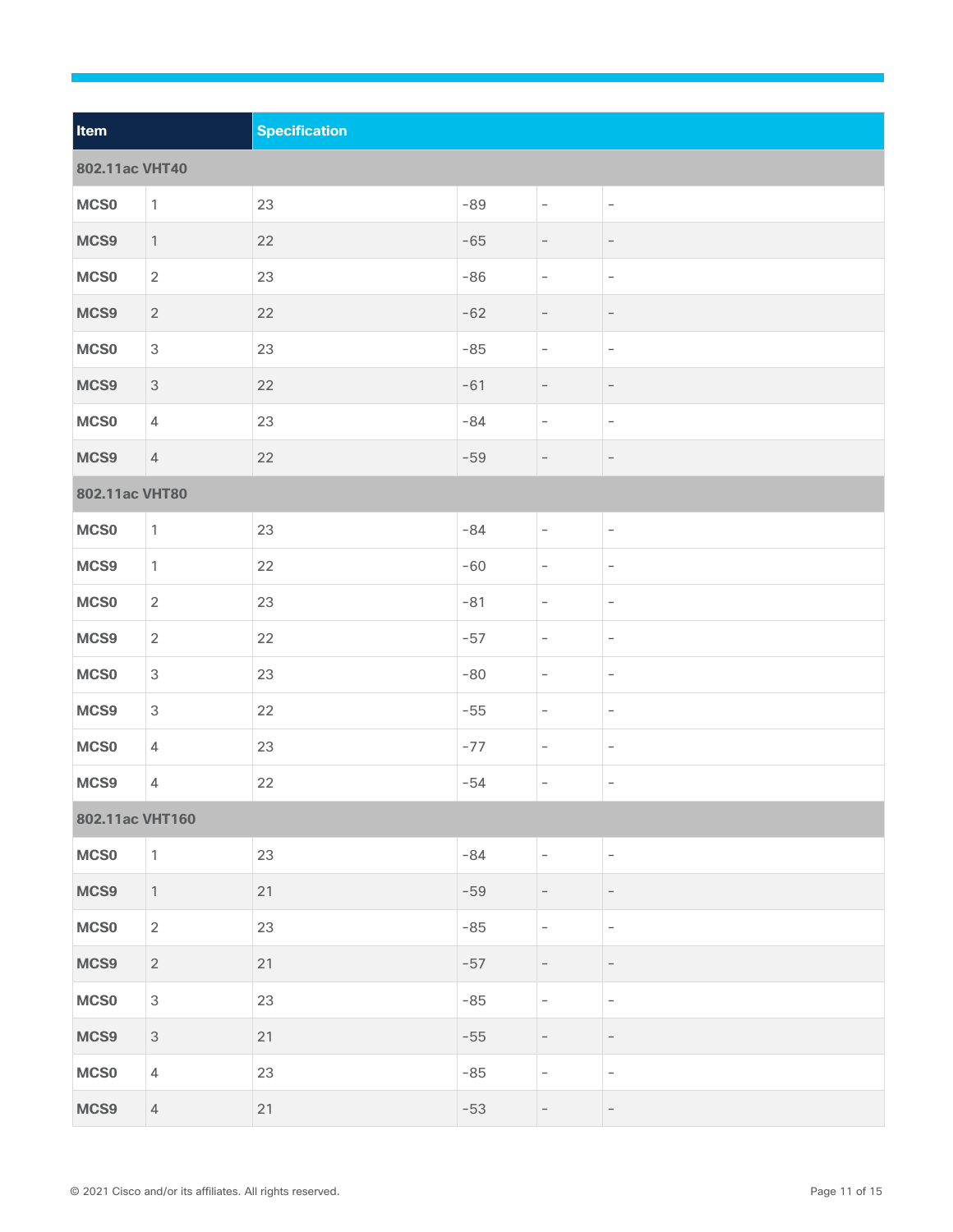| Item           |                           | <b>Specification</b> |       |                          |                          |
|----------------|---------------------------|----------------------|-------|--------------------------|--------------------------|
| 802.11ax VHT20 |                           |                      |       |                          |                          |
| <b>MCS0</b>    | $\mathbf{1}$              | 23                   | $-94$ | 23                       | $-93$                    |
| <b>MCS11</b>   | $\mathbf{1}$              | 21                   | $-64$ | 20                       | $-62$                    |
| <b>MCS0</b>    | $\overline{2}$            | 23                   | $-91$ | 23                       | $-90$                    |
| <b>MCS11</b>   | $\overline{2}$            | 21                   | $-61$ | 20                       | $-59$                    |
|                | $\ensuremath{\mathsf{3}}$ | 23                   | $-90$ |                          | $-88$                    |
| <b>MCS0</b>    |                           |                      |       | 23                       |                          |
| <b>MCS11</b>   | $\ensuremath{\mathsf{3}}$ | 21                   | $-60$ | 20                       | $-58$                    |
| <b>MCS0</b>    | 4                         | 23                   | $-87$ | 23                       | $-86$                    |
| <b>MCS11</b>   | $\overline{4}$            | 21                   | $-59$ | 20                       | $-57$                    |
| 802.11ax VHT40 |                           |                      |       |                          |                          |
| <b>MCS0</b>    | $\mathbf{1}$              | 23                   | $-92$ | 23                       | $-91$                    |
| <b>MCS11</b>   | $\mathbf{1}$              | 21                   | $-60$ | 20                       | $-60$                    |
| <b>MCS0</b>    | $\sqrt{2}$                | 23                   | $-89$ | 23                       | $-87$                    |
| <b>MCS11</b>   | $\overline{2}$            | 21                   | $-57$ | 20                       | $-57$                    |
| <b>MCS0</b>    | $\ensuremath{\mathsf{3}}$ | 23                   | $-88$ | 23                       | $-85$                    |
| <b>MCS11</b>   | 3                         | 21                   | $-56$ | 20                       | $-55$                    |
| <b>MCS0</b>    | $\overline{4}$            | 23                   | $-86$ | 23                       | $-83$                    |
| <b>MCS11</b>   | $\overline{4}$            | 21                   | $-54$ | 20                       | $-54$                    |
| 802.11ax VHT80 |                           |                      |       |                          |                          |
| <b>MCS0</b>    | $\mathbf{1}$              | 23                   | $-87$ | $\overline{\phantom{a}}$ | $\overline{\phantom{a}}$ |
| <b>MCS11</b>   | $\mathbf{1}$              | 21                   | $-58$ | $\overline{\phantom{a}}$ | $\overline{\phantom{a}}$ |
| <b>MCS0</b>    | $\overline{2}$            | 23                   | $-84$ | $\overline{\phantom{0}}$ | $\overline{\phantom{a}}$ |
| <b>MCS11</b>   | $\overline{2}$            | 21                   | $-55$ | $\overline{\phantom{a}}$ | $\overline{\phantom{a}}$ |
| <b>MCS0</b>    | $\ensuremath{\mathsf{3}}$ | 23                   | $-83$ | $\overline{\phantom{a}}$ | $\overline{\phantom{a}}$ |
| <b>MCS11</b>   | $\ensuremath{\mathsf{3}}$ | 21                   | $-54$ | $\overline{\phantom{a}}$ | $\overline{\phantom{a}}$ |
| <b>MCS0</b>    | 4                         | 23                   | $-81$ | $\overline{\phantom{a}}$ | $\overline{\phantom{a}}$ |
| <b>MCS11</b>   | $\overline{4}$            | 21                   | $-52$ | $\overline{\phantom{a}}$ | $\overline{\phantom{a}}$ |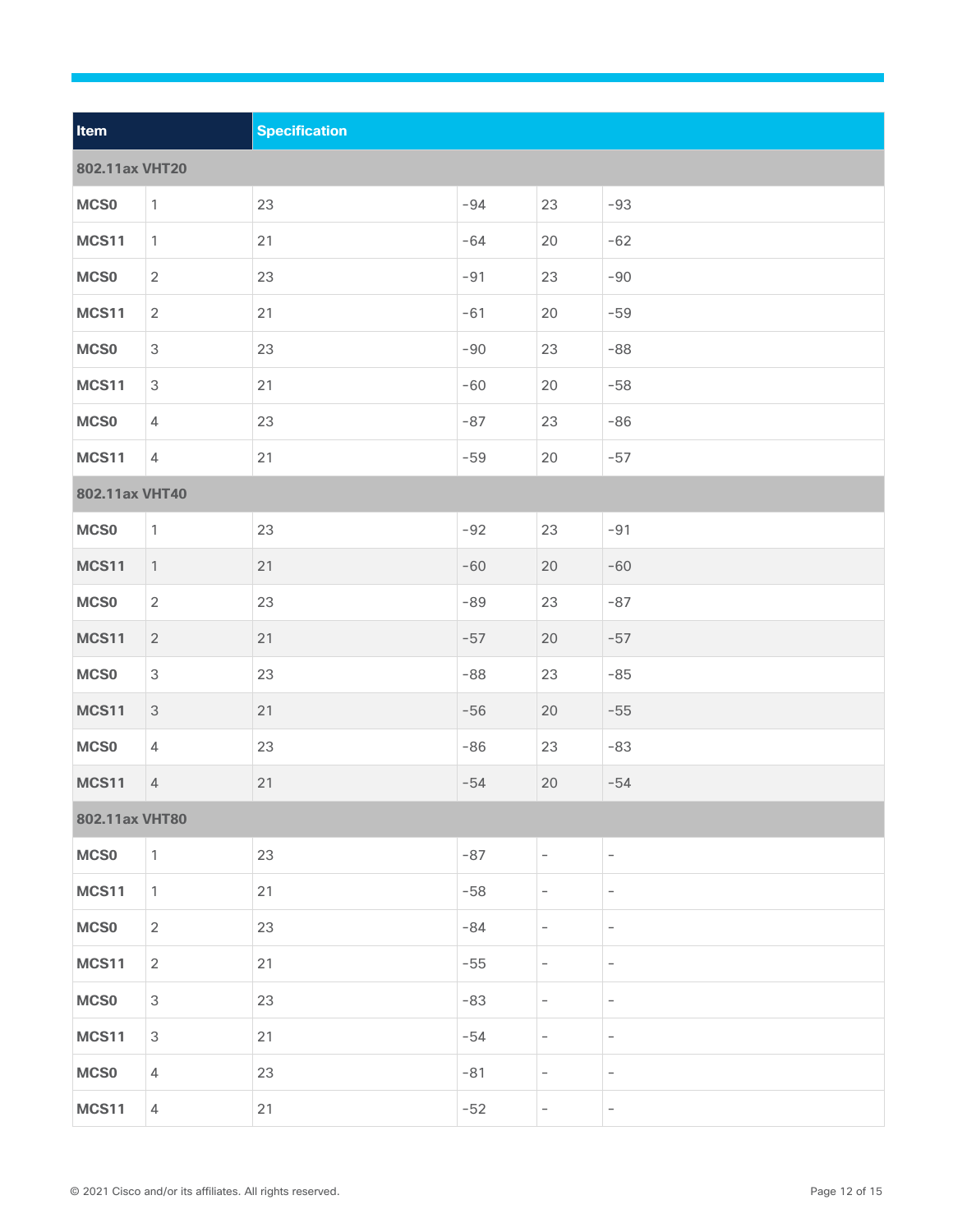| Item             |                           | <b>Specification</b> |       |                          |                          |  |  |
|------------------|---------------------------|----------------------|-------|--------------------------|--------------------------|--|--|
|                  | 802.11ax VHT160           |                      |       |                          |                          |  |  |
| MCS <sub>0</sub> | $\overline{1}$            | 23                   | $-84$ | $\overline{\phantom{a}}$ | $\overline{\phantom{a}}$ |  |  |
| <b>MCS11</b>     | $\overline{1}$            | 20                   | $-55$ | $\overline{\phantom{a}}$ | $\overline{\phantom{a}}$ |  |  |
| <b>MCS0</b>      | $\overline{2}$            | 23                   | $-81$ | $\overline{\phantom{a}}$ | $\overline{\phantom{a}}$ |  |  |
| <b>MCS11</b>     | 2                         | 20                   | $-52$ | $\overline{\phantom{a}}$ | $\overline{\phantom{a}}$ |  |  |
| MCS <sub>0</sub> | $\ensuremath{\mathsf{3}}$ | 23                   | $-80$ | $\overline{\phantom{a}}$ | $\overline{\phantom{a}}$ |  |  |
| <b>MCS11</b>     | $\mathbf{3}$              | 20                   | $-51$ | $\overline{\phantom{a}}$ | $\overline{\phantom{a}}$ |  |  |
| <b>MCS0</b>      | $\overline{4}$            | 23                   | $-78$ | $\overline{\phantom{a}}$ | $\overline{\phantom{a}}$ |  |  |
| MCS4             | $\overline{4}$            | 23                   | $-67$ | $\overline{\phantom{a}}$ | $\overline{\phantom{a}}$ |  |  |
| MCS7             | $\sqrt{4}$                | 23                   | $-60$ | $\overline{\phantom{a}}$ | $\overline{\phantom{a}}$ |  |  |
| MCS8             | $\overline{4}$            | 21                   | $-57$ | $\overline{\phantom{a}}$ | $\overline{\phantom{a}}$ |  |  |
| MCS9             | $\sqrt{4}$                | 21                   | $-55$ | $\overline{\phantom{a}}$ | $\overline{\phantom{a}}$ |  |  |
| <b>MCS10</b>     | $\overline{4}$            | 20                   | $-51$ | $\overline{\phantom{a}}$ | $\overline{\phantom{a}}$ |  |  |
| <b>MCS11</b>     | $\overline{4}$            | $20\,$               | $-49$ | $\overline{\phantom{a}}$ | $\overline{\phantom{a}}$ |  |  |

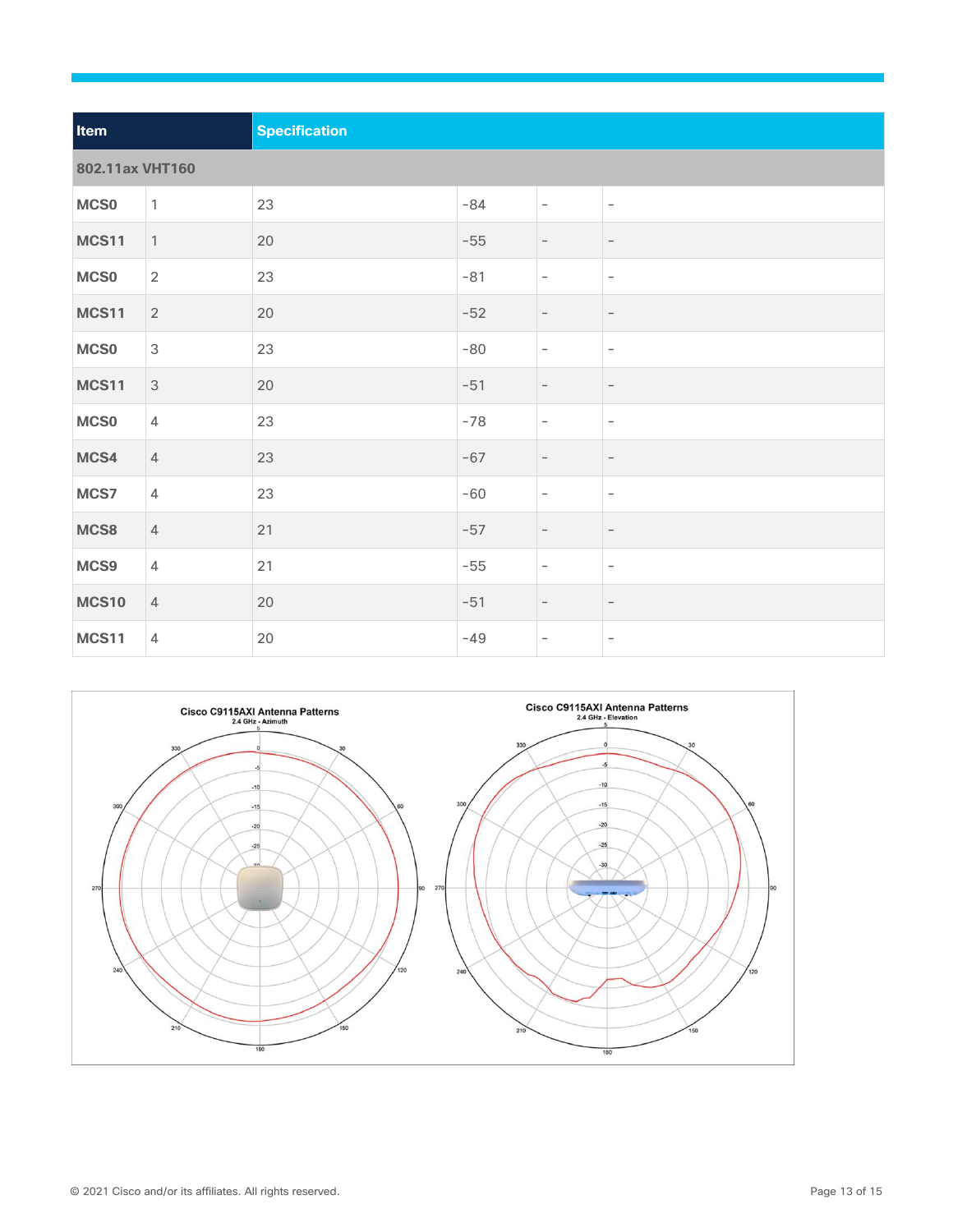

#### **Figure 1.**  Antenna radiation pattern

For information about feature support, please refer to the Cisco Catalyst 9100 Release Notes.

## <span id="page-13-0"></span>Licensing

For information about Licensing and packaging, refer to [Cisco DNA Software for Wireless.](https://www.cisco.com/site/us/en/products/networking/access-software/dna-subscription-wireless/index.html)

## <span id="page-13-1"></span>Warranty information

The Cisco Catalyst 9115 Series Access Points come with a limited lifetime warranty that provides full warranty coverage of the hardware for as long as the original end user continues to own or use the product. The warranty includes 10-day advance hardware replacement and ensures that software media are defect-free for 90 days. For more details, visit [https://www.cisco.com/go/warranty.](https://www.cisco.com/go/warranty)

## <span id="page-13-2"></span>Cisco environmental sustainability

Information about Cisco's environmental sustainability policies and initiatives for our products, solutions, operations, and extended operations or supply chain is provided in the "Environment Sustainability" section of Cisco's [Corporate Social Responsibility](https://www-1.compliance2product.com/c2p/getAttachment.do?code=YM6Y0yThdO6Wj1FxxYPYfUG2dtFkTeFWGpzLRO8tcURFEifUCRV403Tq2ZMWP6Ai) (CSR) Report. Reference links to information are below.

Information on product material content laws and regulations - [Materials.](https://www.cisco.com/c/en/us/about/product-innovation-stewardship/materials.html)

Information on electronic waste laws and regulations, including products, batteries, and packaging - [WEEE](https://www.cisco.com/c/en/us/about/takeback-and-reuse/product-recycling/weee-compliance.html?dtid=osscdc000283) [compliance.](https://www.cisco.com/c/en/us/about/takeback-and-reuse/product-recycling/weee-compliance.html?dtid=osscdc000283)

Cisco does not represent, warrant, or guarantee that it is complete, accurate, or up to date. This information is subject to change without notice.